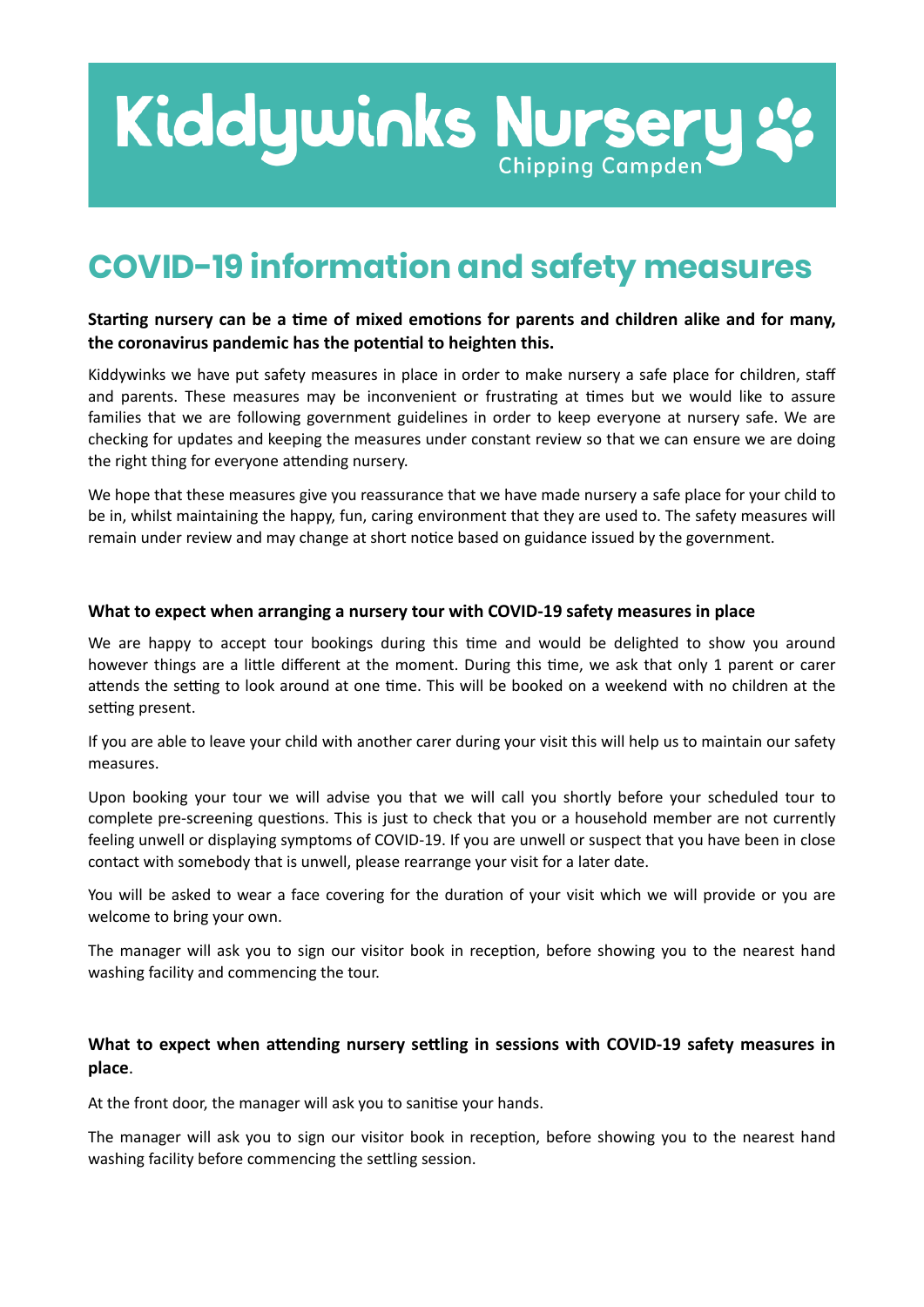You will be able to stay with your child in the room during the settling session, and the staff team will enjoy finding out all about your child, their routines, their likes and dislikes and start getting to know them. On the second and third sessions, you may wish to step out of the room and leave the premises for a short while to let your child explore the room and get to know the staff in your absence. Don't worry! The team will fill you in on all the details when you come back into the room!

#### What to expect when attending regular nursery sessions with COVID-19 safety measures in place

The main operational change during this time is that children will be dropped off and collected from the front door. The staff member on duty will then take your child and their belongings to and from their room. There may be a delay while we do this and we understand this is frustrating but we kindly ask for your patience when waiting. Also we have been advised for parents and staff to wear masks at drop off and pickups.

We understand that this change has an impact on face to face communication with your child's key person. Please call or email as often as you like throughout the day to facilitate good communication about the care of your child while these measures remain in place.

Please ensure your child is wearing clean clothes every day, that any comforters are freshly laundered and any dummies and bottles are freshly sterilised before being brought into nursery.

Children are encouraged to maintain good hand hygiene throughout the day to help stop the spread of the virus. Our staff teams lead by example in hand hygiene and the children are remarkably thorough when encouraged.

We have also increased our cleaning regimes, especially for high traffic surfaces such as door plates, taps and toilet flushes. We have also increased the cleaning hours worked by our dedicated cleaning team every night.

Toys that have been handled by children during the day are sanitised before being used again.

Young children at nursery are not expected to socially distance from the other children or their staff carers in their bubble. Children will be able to play freely, cuddle, shout, sing, share resources and sit together with the staff and other children within their own rooms.

You may notice that some toys, equipment and resources have been temporarily removed in line with government guidance. This is based on the ability to effectively sanitise them after use.

# If you have any questions or queries please do not hesitate to contact the Nursery Manager or **your child's key person.**

Please note the following important information about preventing the spread of infection:

Children must not attend nursery if they or a member of their household display symptoms of COVID-19, specifically a new continuous cough, a temperature above 37.8 degrees, or where your child is able to describe this, loss of taste and/ or smell.

The symptomatic person must book a coronavirus test and notify the Nursery Manager of the result as soon as it is received.

If you have given your child medication to reduce a fever, regardless of what you suspect the cause of the fever to be they must not attend nursery, and you must contact the Nursery Manager to let them know. They will advise you on the next steps you should take.